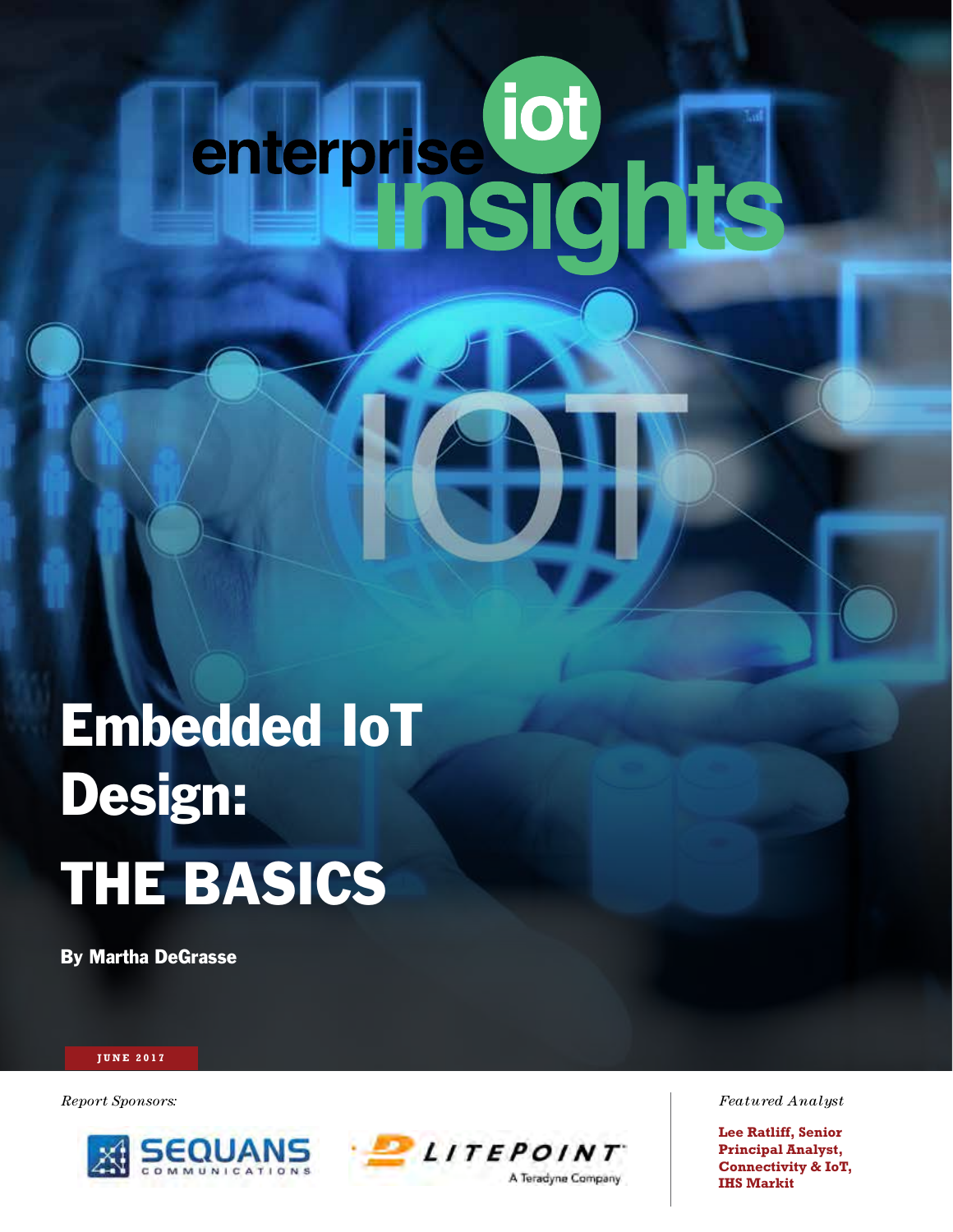### Introduction

Low-cost sensors, microcontrollers and connectivity solutions are enticing more and more enterprises to explore embedded connectivity for a wide range of devices and systems. But there are many choices to be made. The internet of things is a Wild West of competing standards, networks, platforms, modems, modules and gateways.

The number of decisions and choices can be overwhelming for many companies. According to a recent survey commissioned by Cisco, 60% of enterprise IoT initiatives stall at the proof of concept stage. When projects do advance to completion, they do not always deliver the expected results. One-third of the companies that had implemented an IoT project did not consider it successful, while just over a quarter said their projects were successful.

Cisco found that the more successful organizations often engaged an IoT partner at every stage of the process, including strategic planning, design and architecture, implementation, maintenance and

support, and data analytics. Picking the right partners is critical for enterprises, and in order to evaluate potential partners it is helpful to have some understanding of embedded IoT design.

"The decisions made in the earliest stages - - like what kind of application processor you use - matter," said Joe Cozzarelli, senior manager of IoT embedded solutions at Verizon. "Those elements are where security starts. Security touches every fundamental element of the solution from the

### Cisco Connected Futures Survey

# Methodology & Respondent Profile

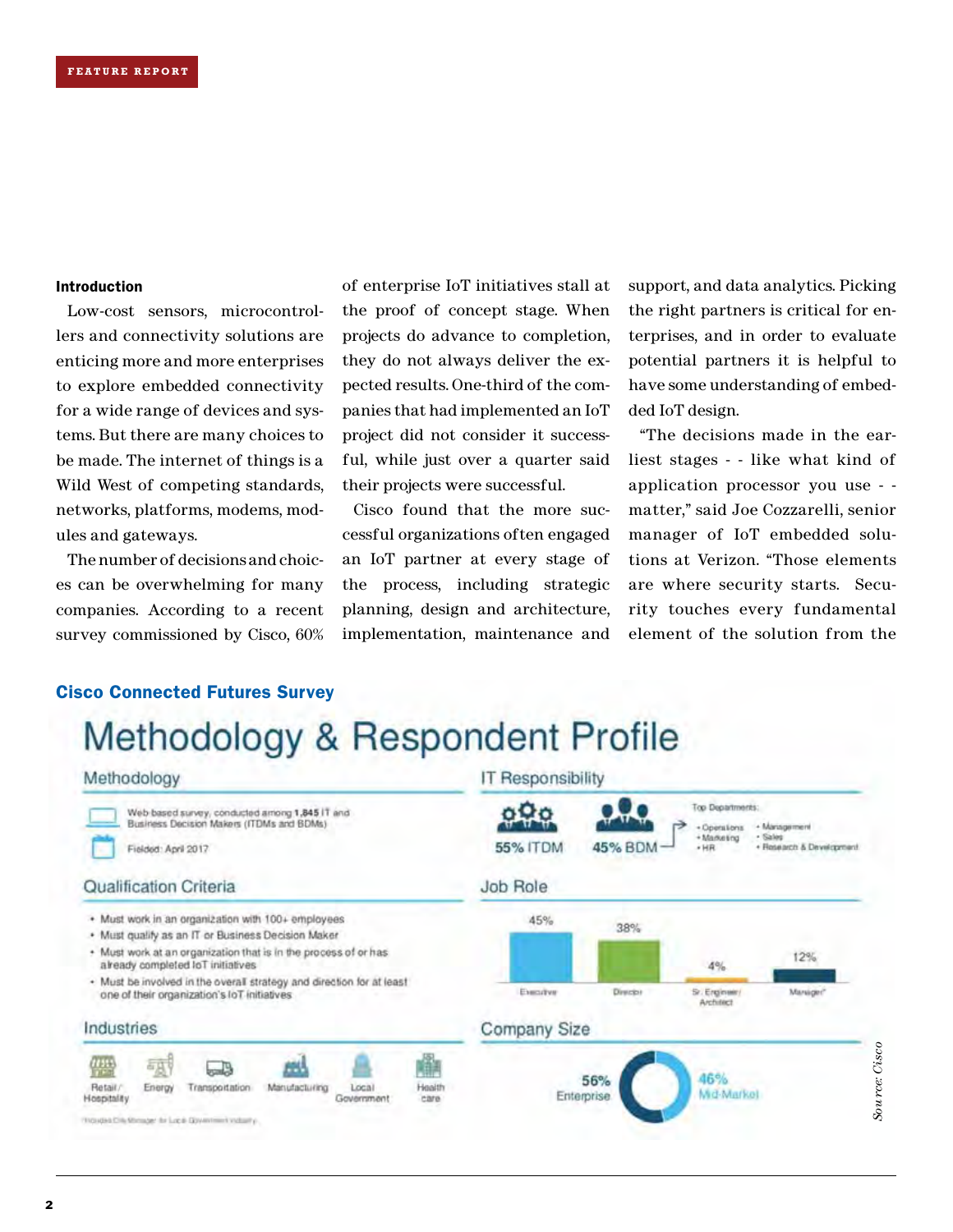

**"Security needs to be considered in every fundamental element of your solution."** *Joe Cozzarelli, senior manager of IoT embedded solutions, Verizon*

device through the network, to the cloud and back again."

In addition to security, the building blocks chosen for an embedded IoT solution will impact cost, performance, interoperability and scalability. This report will outline some of the basic IoT building blocks and terminology, and offer some practical pointers for enterprises that want to embed connectivity and compute capabilities into assets.

### Hardware and software overview

An embedded IoT node is hardware that includes a basic set of components and software to which

applications can be added to accomplish specific tasks. Every IoT node will include at least four basic hardware components:

- **1. A sensor and/or an actuator.** Sensors are meant to measure something (light, temperature, motion, sound, activity level, flow rate, etc.) and record information. Actuators cause a device to do something. For example, an actuator can be used to open and close a valve.
- **2. A processor, usually a microcontroller.** This is the "brains" of the node, which processes the information collected by the sensor and/or creates instructions for an actuator.
- **3. A connectivity chipset.** Nodes can connect wirelessly or through a wired network, but either way they need a chipset that tells them how to communicate with a network.
- **4. A power supply.** For wireless devices, this will be a battery. Because IoT nodes are usually small, all the chipsets on the device will typically share one battery.

Like smartphones, IoT nodes are frequently brought to market with chipsets that integrate both the processor and the connectivity

chipset. Developers of microcontrollers have embedded short-range protocols like Wi-Fi, Bluetooth, and Zigbee into their chips, and now LTE chip makers like Sequans and Qualcomm are starting to introduce chipsets that integrate modems and microcontrollers.

Analyst Lee Ratliff of IHS Markit explained that one microcontroller can be used to run connectivity software and applications software in an IoT node.

"Typically in the past, the connectivity solution would be a standalone system-on-chip that's just running its own stack, and the application software would be separate, but more and more these days you're seeing those integrated," Ratliff said.

In addition to connectivity software and applications software, IoT nodes need platform software to collect data and manage devices.



Sequans Monarch SX chipset integrates an ARM Cortex-M4 processor with support for LTE Category M1 and narrowband IoT.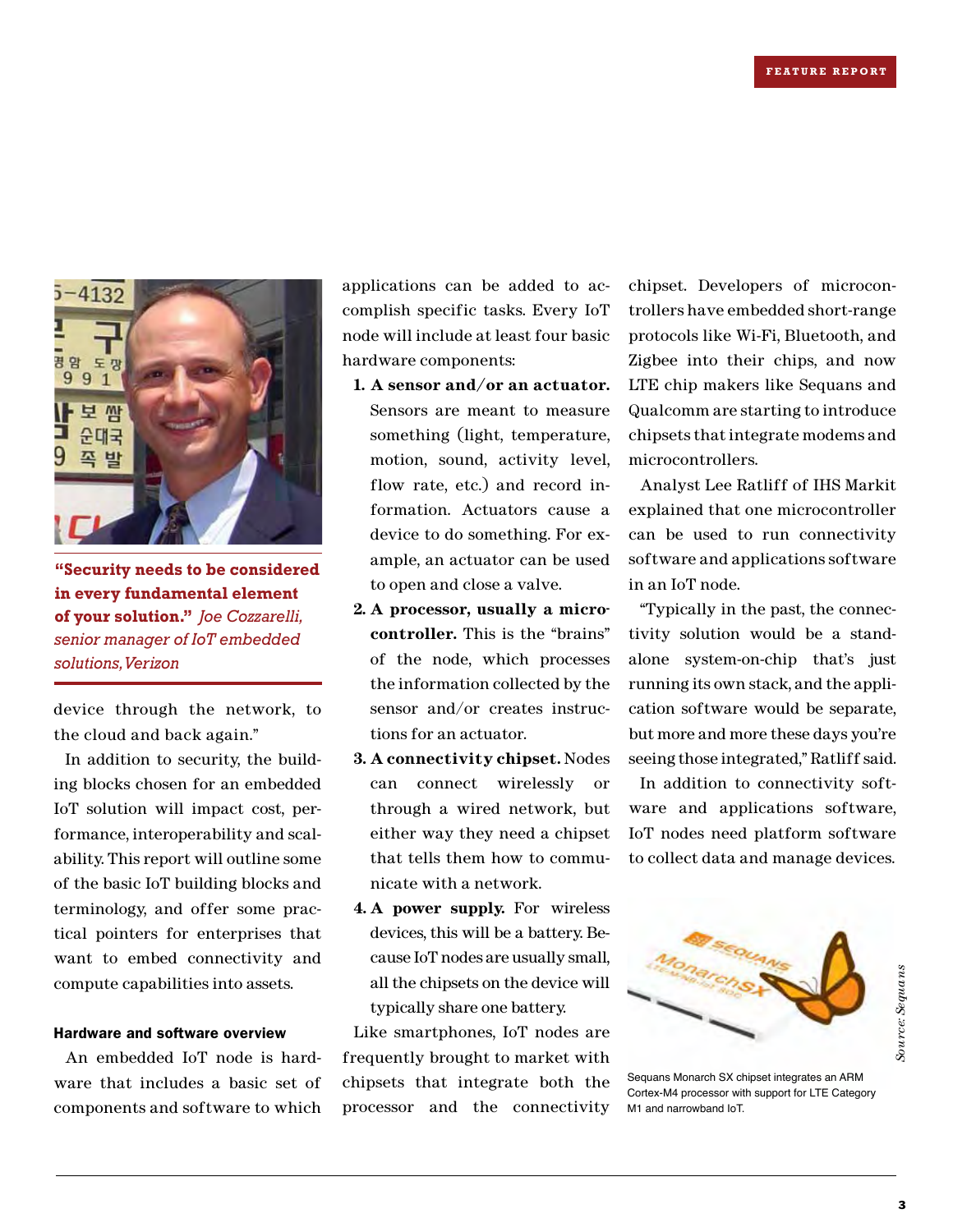

**analyst at IHS Markit, sees increasing integration of the functionality in embedded IoT chipsets.**

"If you look at IoT in the most rudimentary way… you need to consider three basic elements to create your solution," said Cozzarelli. "You need some kind of connectivity, you need platform elements, and you need applications so you can do something with data you collect."

The value of connected devices is usually in the data they generate, and the devices themselves may not have enough compute power to store or analyze all the data. The data often needs to go to servers in a public or private cloud, or to an intelligent gateway

nearer to the endpoints.

Gateway computers can run platform and applications software, so they can be used to manage endpoints and collect data. Most gateways send data onto the cloud for analysis. Some will parse the data first, sending only useful data to the cloud and discarding the rest.

Gateways can also be used as protocol converters. For example, gateways often collect data from a low-power wide area network then send that data to the cloud via a cellular network.

For designers of connected systems, some of the biggest decisions are around how much processing and analytics happens in the cloud versus in a gateway or within the IoT endpoints. Microcontroller manufacturers are packing more and more processing power into extremely compact form factors, and that enables more sophisticated edge computing.

"We are of the very strong opinion that the computational capability of a node on an edge-based system is going to scale much faster than bandwidth is going to scale," said Jamie Smith, business and technology director at National Instruments. "So the more computation, algorithms, and compute you can do at the edge, the more you can do in general."

### Development tools: boards, shields and starter kits

Lee Ratliff, senior principal that uses unlicensed spectrum, and a microcontroller unit. Boards Chipmakers want successful developers to create products based on their chipsets, so they offer development kits to get them started. IoT development kits are based on printed circuit boards built around



**"The computational capability of a node on an edge-based system is going to scale much faster than bandwidth is going to scale."** *Jamie Smith, business and technology director at National Instruments*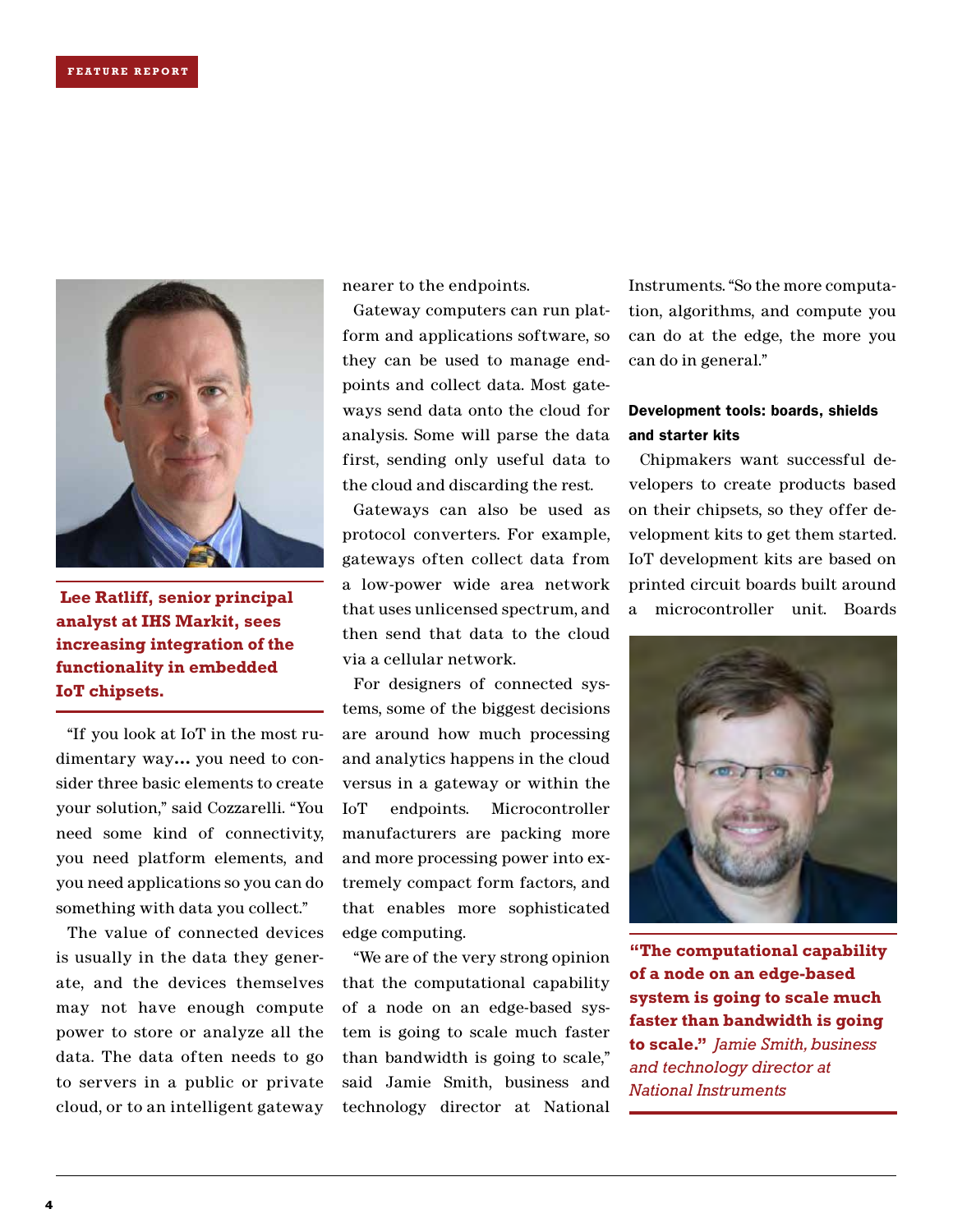





# **Powerful New System-on-Chip** for Integrated IoT Devices

Ideal for Wearables, Trackers and Sensors

 $\left( \bigcirc_{i} \mathfrak{y} \right)$ 

MonarchSX is based on Sequans Monarch LTE-M / NB-IoT platform and integrates these components all in a single piece of silicon:

- · ARM Cortex-Ma Processor
- · Graphics Display Controller
- + Media Processing Engine
- · Sensor Hub
- \* <90 mm\*

To learn how you can integrate MonarchSX with your loT application. visit sequans.com/monarchsx.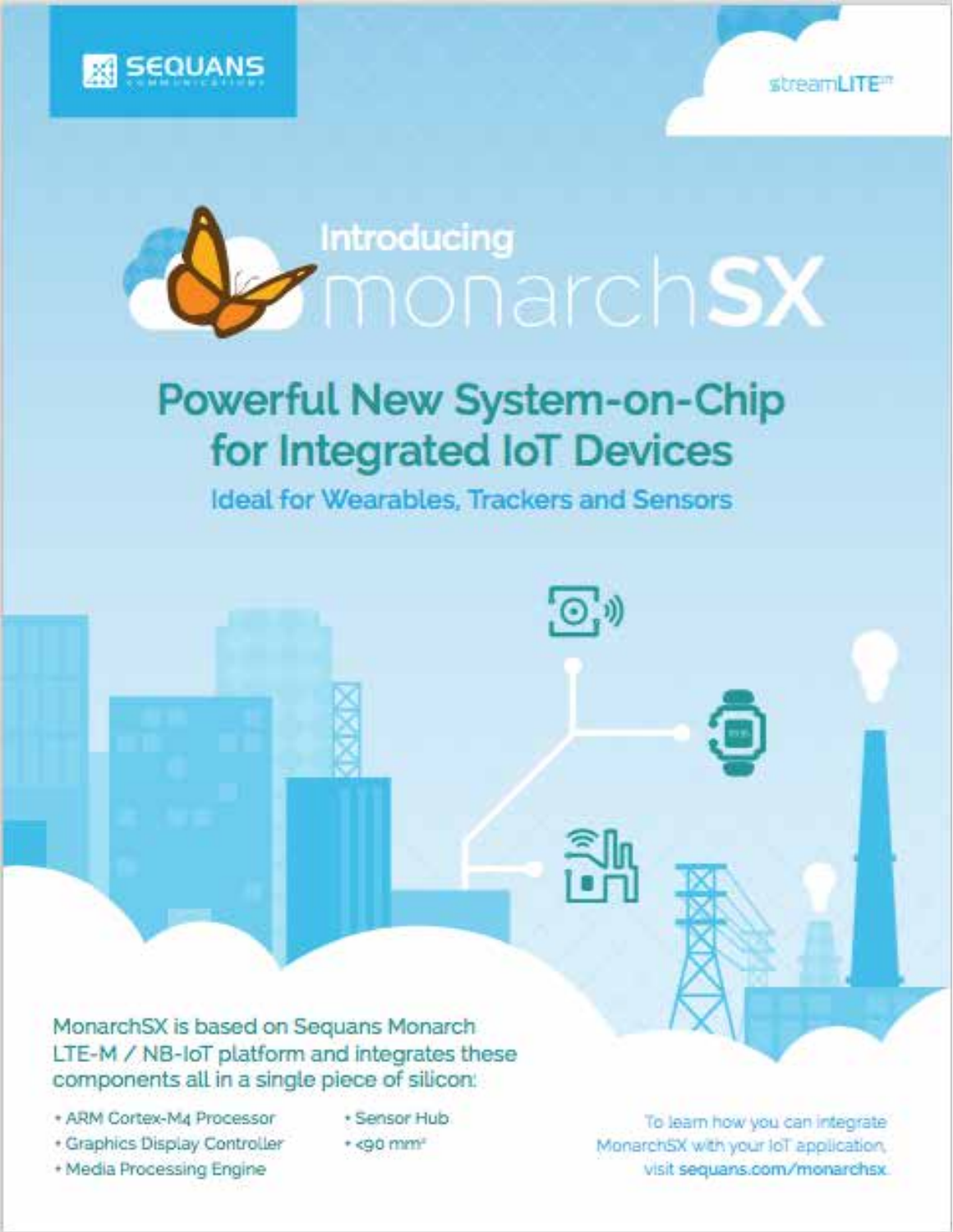may include connectivity ports for Ethernet, USB, or Bluetooth. Makers of IoT development boards include Texas Instruments, Renesas, Intel, NXP, STMicroelectronics, Qualcomm, Silicon Labs, Raspberry Pi and Arduino.

Arduino, creator of an opensource software protocol that can be used as a controller, makes one of the most popular development boards: the Arduino 101. The board is based on Intel's coin-sized Curie module, which targets developers of wearable devices and industrial edge products. Curie in turn is based on Intel's 32-bit Quark SE systemon-chip. It connects to the internet via a Bluetooth-enabled gateway or smartphone. Intel is planning a software development kit for Curie designed to enable developers to run a real-time operating system on the module.

 By adding accessories like cables and wireless connectivity modules to a board, chipmakers can create an IoT development kit. Other ecosystem players have leveraged existing boards to create their own IoT starter kits. For example, AT&T and Microsoft both offer IoT starter kits.

The AT&T IoT starter kit is based on the NXP FRDM K64F development board. The kit includes an Avnet cellular shield, which is based on the Wistron Neweb M14A2A module. The module includes the modem chip and the RF frontend to enable connection to the AT&T network. The starter kit also includes an AT&T LTE SIM card, two LTE antennas, two USB cables, an AC power adapter, and a microSD card.

Richard Finn, lead product marketing manager for IoT solutions at AT&T, said the starter kit targets enterprise developers in big companies and in startup environments.

"Our customers want to get started in IoT even before talking to us," said Finn. "With the kit, these companies can now experiment and make IoT prototypes. … Our starter kits allow developers to build IoT projects around cellular connectivity from the start."

### Shields

A shield is a separate board that attaches to a development board to add functionality. Many companies have created shields for popular Arduino boards. For example, Gemalto's Cinterion Connect shield can be mounted onto an Arduino board to add cellular connectivity. The shield includes an LTE Cat 1 modem with 2G fallback, a basic set of sensors and an external antenna.



 The AT&T IoT starter kit is based on the NXP FRDM K64F development board and includes an Avnet cellular shield, an AT&T LTE SIM card, two LTE antennas, two USB cables, an AC power adapter, and a microSD card.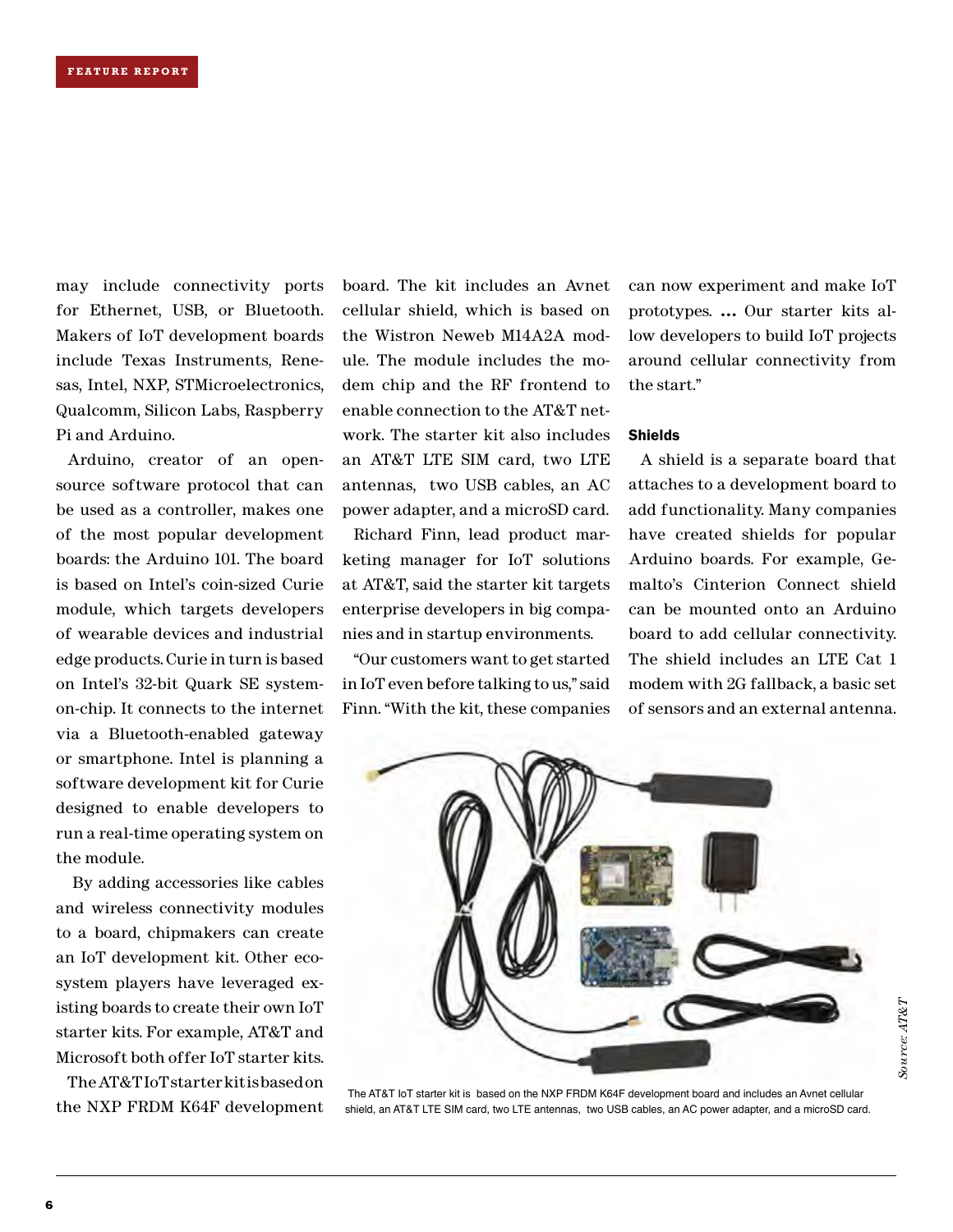*Source: Gemalto*

Source: Gemalto

Gemalto plans to migrate the shield to narrowband IoT technology during the second quarter of 2017.

Verizon makes a variety of shields to add LTE connectivity to the most popular development boards. Cozzarelli said the company is working on Category M1 LTE shields for boards made by the leading providers of microcontroller units. He said Verizon is collaborating with a wide variety of ecosystem partners to provide original equipment manufacturers with options, so that they can work with the partners with which they are most comfortable.

"The goal is to be agnostic and helpful to the OEMs. Their job is difficult enough without having to navigate a closed ecosystem," said Cozzarelli.

### Cellular connectivity standards

The IoT uses low-power cellular connectivity so that endpoints can operate for long periods of time without recharging. Legacy applications often rely on 2G networks. Newer applications will typically rely on LTE protocols developed specifically for IoT. These include Category 1, Category



Gemalto's Cinterion Connect Shield adds cellular connectivity to an Arduino board.

M1 and narrowband IoT. Chipsets that support these protocols are made by Sequans, Qualcomm and Altair Semiconductor, which is part of Sony.

Cat 1 limits download speeds to

New LTE IoT device categories reduce LTE complexity To enable low-cost modules optimized for small, infrequent data transmissions

|                | LTE Cat-1        | LTE Cat-M1           | LTE Cat-NB1          |
|----------------|------------------|----------------------|----------------------|
|                | (Today)          | (Rei-13)             | (Rel-13)             |
| Péak data rate | DL: 10 Mbps      | DL: 1 Mbps           | DL: 20 kbps          |
|                | <b>UL 5 Mops</b> | ULL' T Mbps          | UL: BD kbps          |
| Bandwidth      | 20 MHz           | 1.4 MHz              | 200 10 2             |
| Bx antenna     | OMIM             | Single Rx            | Single Pol.          |
| Duplex mode    | Full duplex      | Supports half duplex | Half duplex          |
|                | FDD/TDD          | FDD/TDD              | FDD anly             |
| Transmit power | $23$ dBm         | 20 dBm <sup>1</sup>  | 20 dB/n <sup>1</sup> |



### Simplified RF hardware Reduces baseband

complexity and decreases memory

Higher throughput, lower latency, full mobility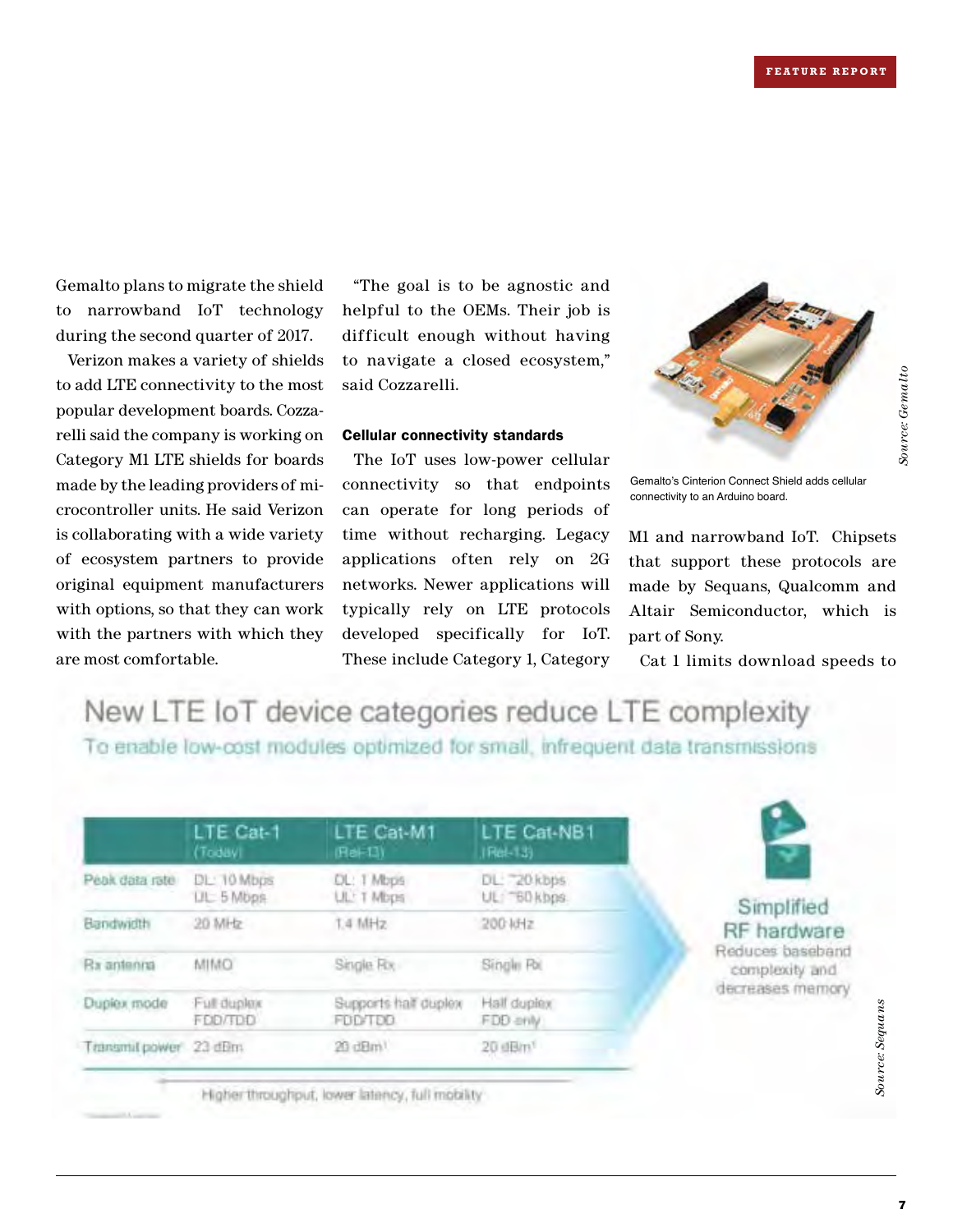

NimbeLink's CatM1 modem is certified for Verizon's network.

10 megabits per second and limits upload speeds to 5 megabits per second. Cat M1 caps both at 1 megabit per second. Cat 1 uses up to 20 megahertz of bandwidth while Cat M1 uses just 1.4 megahertz of bandwidth.

AT&T and Verizon Wireless now support both Cat 1 and Cat M1. Sprint will support Cat 1 later this year, and Cat M1 is coming next year. T-Mobile US has an IoT business but has not yet released a timeline for Cat 1 or Cat M1.

"We are seeing a lot of demand for cellular radio … it does have potential to be bigger than short-range wireless," said Ron Konezny, CEO of embedded module maker Digi International. He said some customers want to add cellular to an existing product and others want to create a brand new design.

Konezny said customers often want to use a specific carrier

network. For example, Verizon customers often want to run their IoT deployments on the Verizon network, while some international customers want the AT&T network because it extends into Mexico.

Digi and NimbeLink are two companies that make pre-certified modems for cellular IoT deployments. They combine modem chipsets with RF front end components and then work with the service providers to achieve network certification, so that customers can buy their products and connect directly to carrier networks.

Konezny said U.S. carriers should focus carefully on IoT data plans as they roll out their IoT network technologies. With affordable data plans, customers may start to see cellular as a competitive alternative to dedicated low-power wide area networks like LoRa and Sigfox.

When AT&T launched its Cat M1 network earlier this year, the carrier said data plans would start at \$1.50 per month per device, and Cat M1 modules would be priced as low as \$7.50.

The next IoT technology expected from U.S. wireless carriers is narrowband IoT, or NB-IoT. Originally developed by Huawei, narrowband



**"We are seeing a lot of demand for cellular radio."** *Ron Konezny, CEO, Digi International*

IoT was defined in 3GPP Release 13. NB-IoT does not support mobility. It uses just 200 kilohertz of bandwidth and caps data speeds at 0.2 megabits per second. It is a half-duplex technology, so data can only move in one direction. While NB-IoT will be less capable that Cat M1 in some respects, it will also be less expensive.

"With narrowband IoT, the major advantage you are getting is really a little bit better price," said Sequans CEO Georges Karam. Sequans makes a modem that supports both NB-IoT and Cat M1. Right now, Karam sees more demand for Cat M1, which he says is applicable to more use cases because it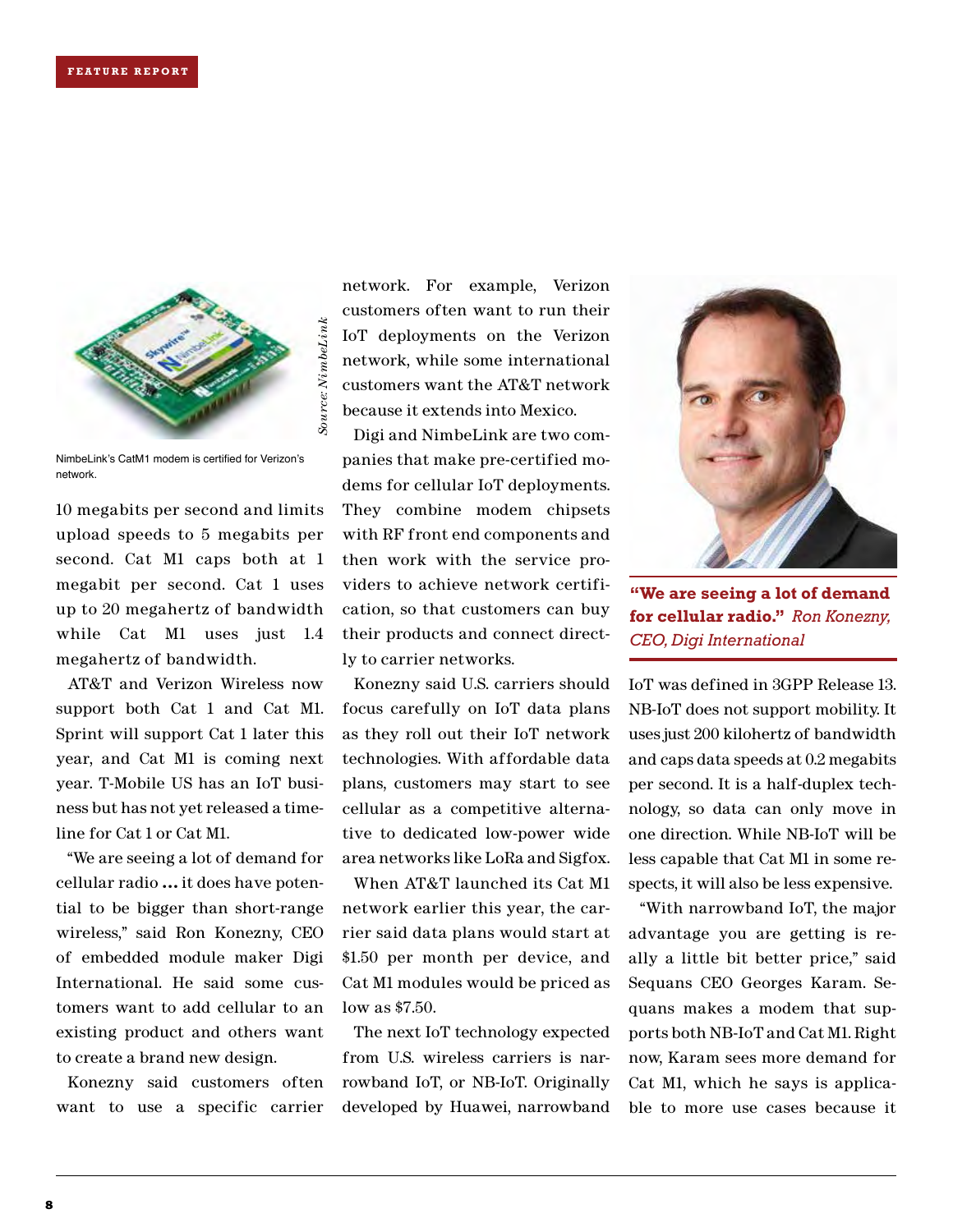supports voice and mobility.

"You go to Cat M1 for the majority of the use cases, and NB-IoT for something that is very … low-cost and low-speed," Karam said. "For example, if you are talking about a tracker device, NB-IoT could be ideal, assuming the tracker is static. If you start talking about mobility, then you need to go to Cat M1."

NB-IoT has been positioned by some as the cellular industry's direct competitor to low-power wide area technologies like LoRa and Sigfox, which use unlicensed



**"If you are talking about a tracker device, NB-IoT could be ideal, assuming the tracker is static. If you start talking about mobility, then you need to go to Cat M1."**  *Sequans CEO Georges Karam*

spectrum. Sprint has said it will support NB-IoT on its network, as has Sprint parent SoftBank. Karam expects NB-IoT to be deployed via carrier network software updates, just as Cat M1 was. He said it made sense for AT&T and Verizon to launch Cat M1 before launching NB-IoT, because Cat M1 covers more use cases.

But NB-IoT has the potential to make IoT deployments a possibility for industries that want to connect endpoints in remote locations and need the reliability and security of cellular. NB-IoT endpoints have the potential to maintain connections for months or even years if data is sent only periodically to the network.

"NB-IoT has some significant advantages around the power envelope," said David Formisano, director of IoT strategy at Intel. "Customers I've been talking to are very interested."

Formisano also said he has a lot of customers who are very interested in LoRa, especially in the construction and oilfield industries.

"For the foreseeable future I think we're going to see a proliferation of many, many different standards," Formisano said. "Over the long term there will be some level of standardization."

Analyst Lee Ratliff agreed that trying to decide which IoT connectivity standard will eventually dominate is less productive than trying to decide which standard will be right for a given deployment, now and in the future.

"There's a really wide gamut of requirements and capabilities and there's no one technology that can span all of that in an ideal way," Ratliff said. "The IoT is always going to be a heterogeneous type of network."



**"For the foreseeable future I think we're going to see a proliferation of many, many different standards."** *David Formisano, director of IoT strategy, Intel*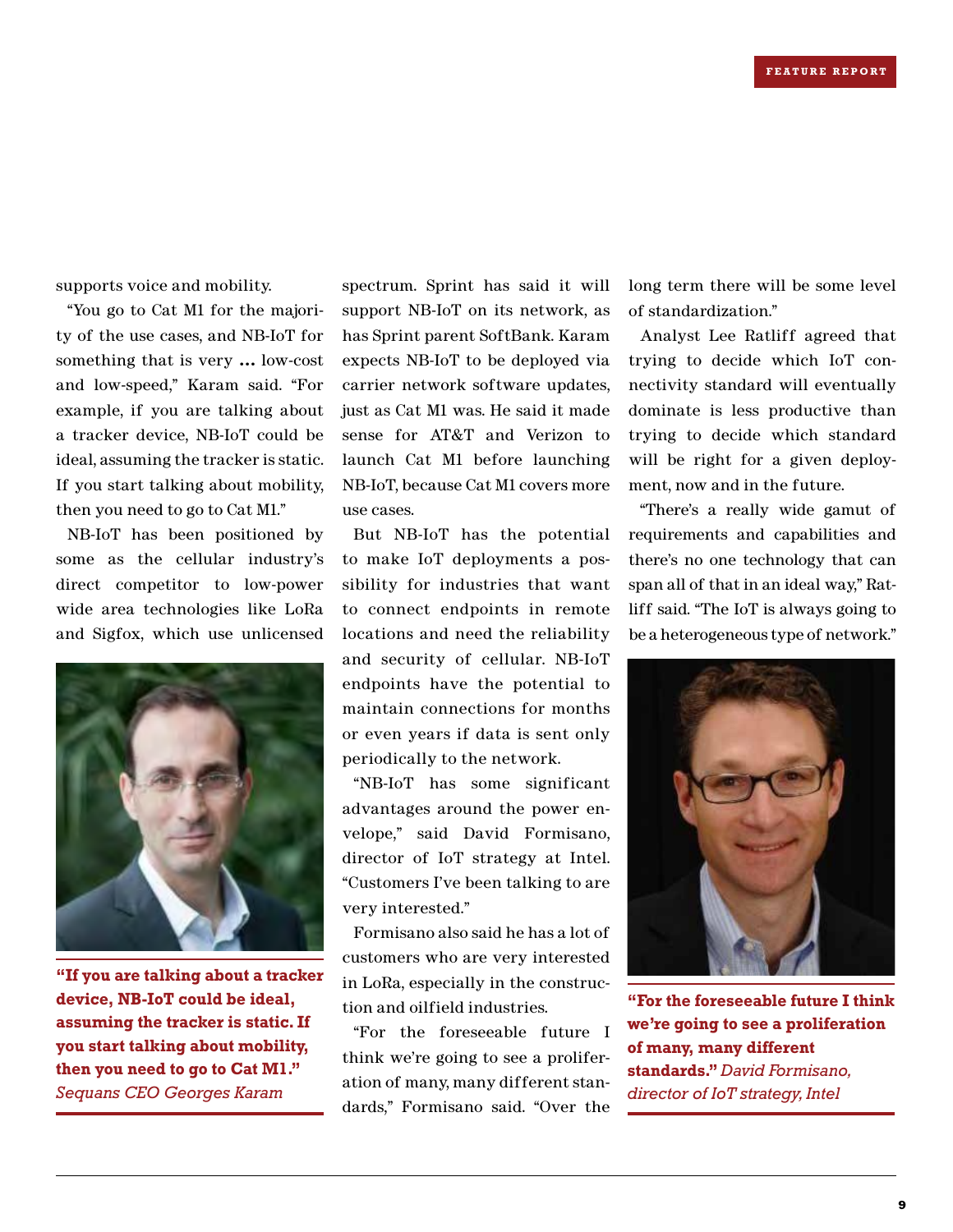

## Focus on creating the next big thing, not on how to test it. Focus on a calling the next large thing, not on how to test it.<br>In partie and the

LitePoint test solutions are designed from the ground up to be simple to deploy and simple to use, so your product gets into consumer hands, fast.

LitePoint. **Simply Innovative.**

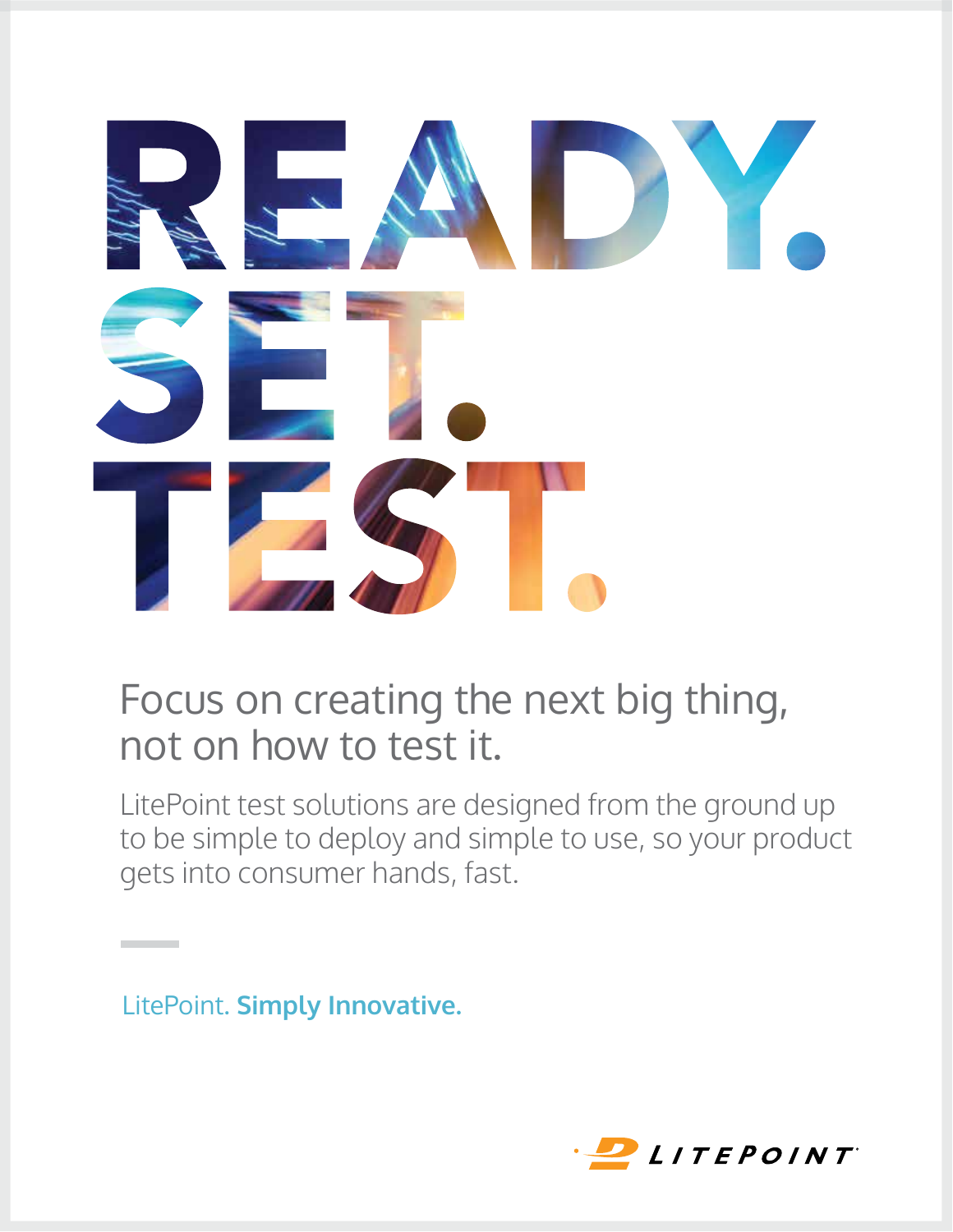### IoT connectivity modules

Companies that want to develop cellular IoT solutions for a particular market will often choose to develop with an existing module, instead of trying to incorporate an LTE modem directly into their design. There are a number of companies that make cellular IoT modules, including SIMCom, Gemalto, U-Blox, Telit, Sierra Wireless, Digi, Wistron Neweb, Huawei, Wisol, Fibocom, and Foxconn. These companies start with a cellular modem chip and add hardware and software to support common developer requirements, like graphics processing or support for Java. Different modules target different industries and applications. Modules are often marketed to developers who are trying to create an IoT solution for a specific vertical market.

"These companies usually aren't staffed with a ton of RF engineers," observed Adam Smith, marketing director at test equipment maker LitePoint. Using a module as a basis for a design enables IoT solution providers to get to market faster, and to leverage the relationships that module makers have with ecosystem partners like LitePoint.

"We create reference designs for

tests and we work very closely with the chipset and the module companies," said Smith. "We work with chipset companies and when that chipset goes in the module, we work with the module companies ... and then the IoT product company will buy that module and then at that point we have a solution that just plugs in and we test the wireless."

Like cellular modems, modules will be certified for specific carrier network technologies. For example, when Verizon announced its Cat M1 network, the carrier also announced a list of chips and modules that had been certified for the network.



**"We work very closely with the chipset and module companies."** *Adam Smith, marketing director, LitePoint*

Sequans and Qualcomm are Verizon's modem chip partners, and its module partners include Gemalto, Sierra Wireless, U-Blox, and Telit.

Even when using a certified module, a developer will still need to certify his or her device on the chosen carrier network, unless he or she uses a pre-certified modem solution. "Out-of-the-box" modem solutions will include RF front end components, and in some cases they will include antennas as well.

The carrier certification process can cost tens of thousands of dollars, money that is saved by using a pre-certified modem. However, each modem is likely to cost \$50 to \$100, so developers who are planning large production volumes may want to invest in the certification process.

### Chip-down designs

A chip-down design is like baking a cake from scratch instead of using a cake mix. Like a cake mix, a module will save time, but it will cost more.

"If you have the skill set to do a chip-down design, you will most likely see lower bill of materials cost and possibly more compact designs," said Verizon's Cozzarelli. "This is clearly a more complicated path to production and requires a deep RF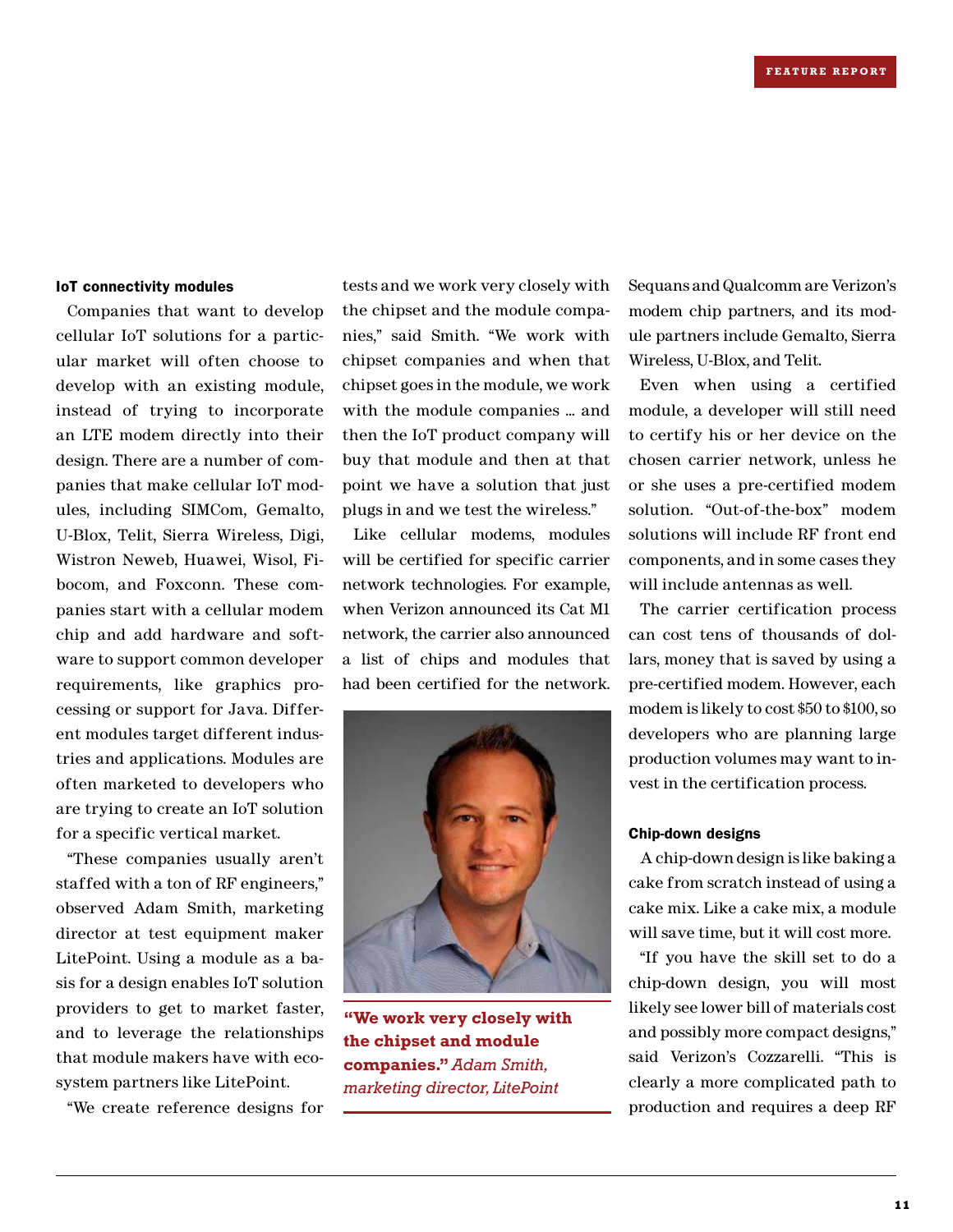bench. Module based design has the potential to get you to market sooner and may also make sense if the volumes you are forecasting make it the practical path to production."

Cozzarelli said that at times he has been surprised to see companies attempt "chip-down" designs, only to find out later that those companies had a "strong RF bench," which enabled a successful project.

Qualcomm has created a development board called the 410c for makers who want to attempt chip-down designs using Qualcomm's 410E processor. The 410E targets applications for smart homes, digital signage, medical equipment, industrial automation, digital media players and smart surveillance. Qualcomm said the 410c board can also be used to prototype designs that will be implemented using modules that use the 410E processor.

While the economics of a chipdown design may seem compelling, analysts say that in the long run it may be cheaper to design with a module. Most IoT projects fall apart at the proof of concept stage, so it is less expensive in the long run to fail fast and move on.

Analyst Paul Teich of Tirias Research advises clients to save time by using modules for the parts of a design that are not meant to be unique.

"If it's not a core competence, if it's not going to differentiate your product, then buy it from someone else," Teich said. "A lot of people spend too much time and effort trying to build their own vertical stack and what we're seeing is that the horizontal layers in the stack are starting to become fairly well defined, and security is the very first layer there."

### **Security**

Last year's emergence of the Mirai malware was a wake-up call for many IoT system designers. Mirai targets connected devices like security cameras that may be running out-of-date versions of Linux. It takes over the devices and uses them to launch network attacks.

Keeping software up-to-date is one way to guard against malware like Mirai, but updating software on IoT devices can be much harder than updating a smartphone or personal computer. These devices may not have daily interaction with humans and they may be hard to access, meaning that remote software updates are required.

Secure boot, secure key storage, secure credentialing, device firewalling and device monitoring are all important elements of IoT security. Analysts say that many of the techniques that will enable secure devices are available now, but developers may choose not to implement them because of the expense.

"The one requirement that



Qualcomm's 410c development board enables a chip-down design using the 410E processor.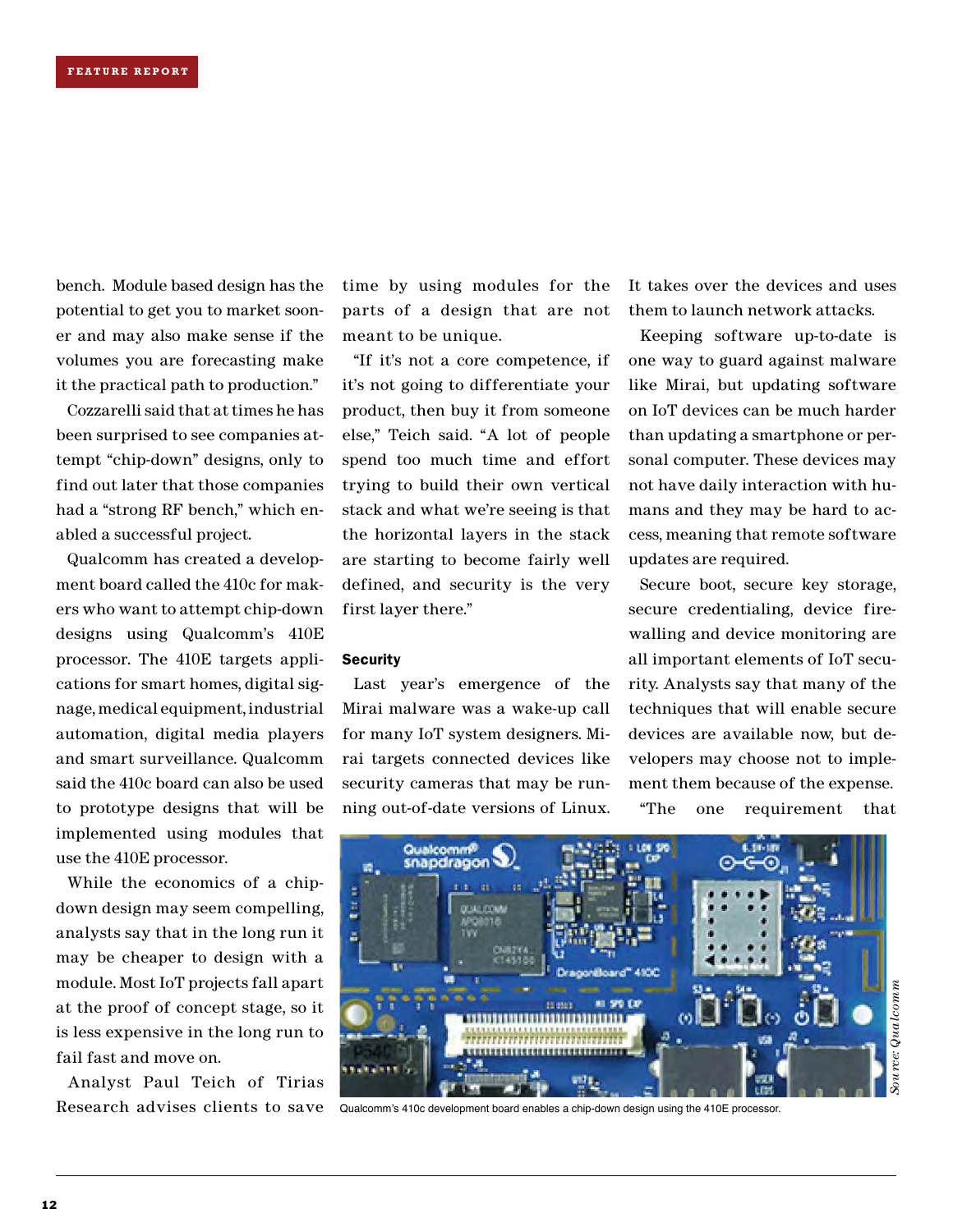|                                                               | @88>  |                                         |      |         | @88>              |
|---------------------------------------------------------------|-------|-----------------------------------------|------|---------|-------------------|
|                                                               | %8P   | .u                                      |      |         | %8P               |
| .888:<br>x888<br>x888.                                        |       | .d88B<br>:@8с                           |      | u       |                   |
| 8888<br>888X<br>7888f                                         | .@88u | ="8888f8888r                            |      | us888u. | .@88u             |
| X888<br>888><br>888X                                          | 888E  | 4888>'88"                               | .@88 | 8888    | 888E              |
| X888<br>888><br>888X                                          | 888E  | 4888>                                   | 9888 | 9888    | 888E              |
| X888<br>888X<br>'888>                                         | 888E  | 4888>                                   | 9888 | 9888    | 888E              |
| X888<br>'888><br>888X                                         | 888E  | .d888L                                  | 9888 | 9888    | 888E              |
| *88%<br>*88<br>'888!                                          | 888&  | $^{\sim}$ 8888 $^{\star}$               | 9888 | 9888    | 888&              |
|                                                               | R8881 |                                         |      | 8881    | R888 <sup>-</sup> |
|                                                               |       |                                         |      |         |                   |
|                                                               |       |                                         | 888* |         |                   |
| No account? Register at www.elrooted.com<br>Enter user<br>yop |       | A text-based MUD by Oscar Popodokulus - |      |         |                   |
| yop<br>Enter pass<br>yop                                      |       |                                         |      |         |                   |

The Mirai malware attacks were a reminder of the vulnerability of connected devices.

stands out always is 'It's got to be low-cost,' and the only thing I would say to that is 'You can't make it so low-cost that you compromise security,'" said Cozzarelli.

"There's so much opportunity in the future for compromising physical infrastructure, that security is first and foremost," said analyst Paul Teich. "Think about that before you think about anything else

in IoT." Teich said most developers should not attempt to create their own security solutions because there are already good solutions on the market.

"Unless you're a leader here, partner on security - buy security," Teich advised.

Buying security can mean choosing chipsets that embed security at the hardware level. Chipsets

can be designed with the digital equivalent of fences and walls to partition the different applications running on the chip.

"The root of trust needs to be provided at the hardware level," said Ravi Malhotra, senior software product marketing manager at NXP. "The hardware, the silicon, needs to insure that nobody is able to tamper with the software that's running on top of it."

"Any application that's running on the ARM cores has a dedicated set of resources, whether it's network ports, whether it's access to the crypto engine, whether it's files that are stored on a disk," explained Malhotra. "Everything is strongly partitioned, and that partition is actually enforced by all these blocks which are in the hardware."

Malhotra said these security features can be implemented in software, but NXP builds them into the hardware since even the lowest level of software is vulnerable to attack. He said that hacks can come in several different forms: network attacks, application software that infiltrates the trusted system software, or even physical attacks in which a hacker removes a chip that has been added to a board to secure it.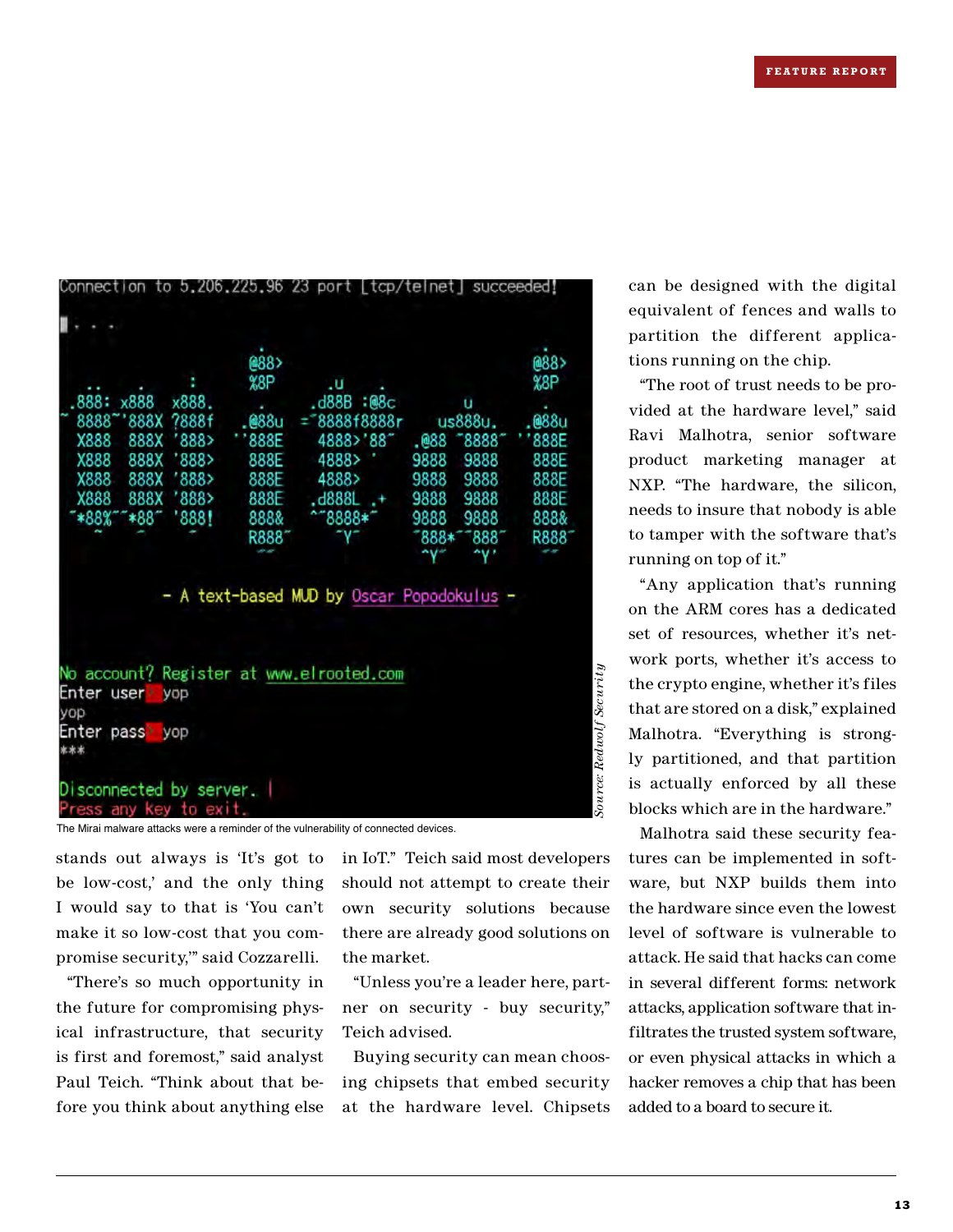

**"Unless you're a leader here, partner on security - buy security."** *Paul Teich, Tirias Research*

### Conclusion: Best practices for getting to market

There are many best practices that will expedite an IoT deployment; here are a few that came out of the research for this report.

**1. Don't try to reinvent the wheel.** Companies that develop solutions based on existing modules usually get to market faster than those that attempt chip-down designs. According to research from Gemalto, a successful module-based solution can be ready to deploy in about a third of the time it



**"The root of trust needs to be provided at the hardware level."**  *Ravi Malhotra, senior software product marketing manager at NXP.*

takes to develop and deploy a bespoke solution.

**2. Invest in intelligence at the edge.** Storing and processing data at the edge means response times can be shorter and it means that IoT devices are not completely dependent on remote servers in the cloud. In addition, edge computing is usually more scalable than cloud computing because processing power can be added to a solution without increasing the network bandwidth to move more and more data to and from the cloud.

### **3. Secure your endpoints.**

Security is not the place to try to cut costs. Secure boot, secure key storage, key encryption and credentialing should all be requirements for an embedded IoT solution.

**4. Define your deliverables.**

Decide what data you want to collect and try to estimate how much network traffic the solution will generate. These decisions will inform your choices about connectivity, data compression, and processing.

- **5. Choose the right connectivity.** Think about how your solution will be used today and in the future. For example, if you need to monitor endpoints now, but might ultimately want to control them, you should consider bi-directional connectivity, even if you don't need it right away.
- **6. Don't give up.** 60% of IoT projects fail at the proof of concept stage, according to Cisco, but that's just half the story. 64% of the decision makers surveyed by Cisco said stalled or failed IoT initiatives have helped accelerate their organization's investment in IoT.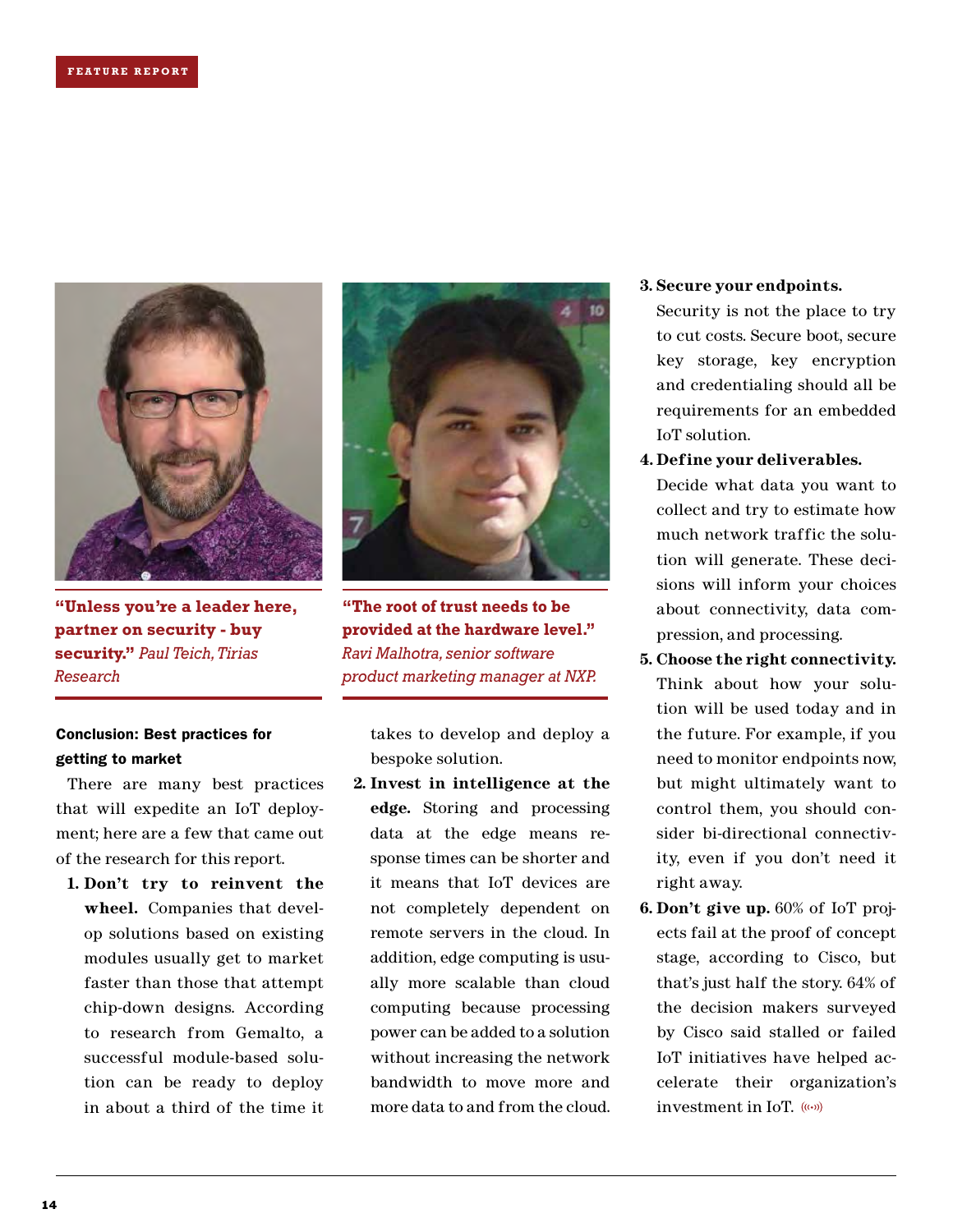

**Sequans**

Sequans Communications S.A. (NYSE: SQNS) is a 4G chipmaker and leading provider of single-mode LTE chipset solutions to wireless device manufacturers worldwide. Founded in 2003, Sequans has developed and delivered six generations of 4G technology and today Sequans has become a leader in LTE chipsets for the Internet of Things (LTE for IoT). Today, Sequans offers two LTE product lines: StreamrichLTE™, optimized for feature-rich mobile computing and home/portable router devices, and StreamliteLTE™, optimized for the IoT, including M2M, wearables, and all types of connected devices for industry, home, and business. Sequans is based in Paris, France with additional offices in the United States, United Kingdom, Israel, Hong Kong, Singapore, Taiwan, South Korea, and China. [www.sequans.com](http://www.sequans.com)

### **LitePoint**



LitePoint is the leading provider of test solutions for manufacturers of wireless chipsets, modules, and electronics including smart phones, tablets, and many of the most innovative IoT products. LitePoint products have been used to test over 3 billion wireless devices. Visit [http://www.litepoint.com/](http://www.litepoint.com) for more information.